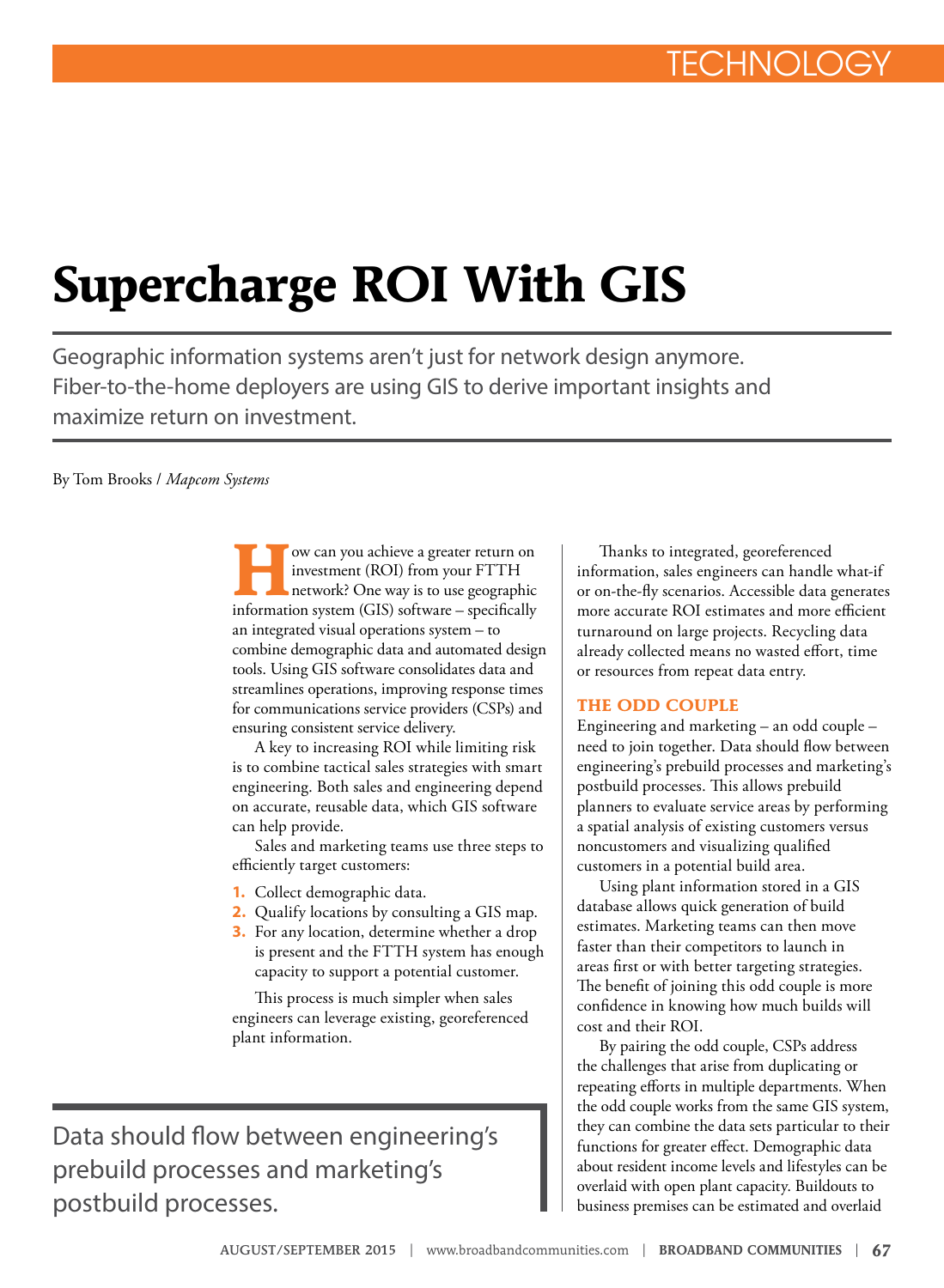## **TECHNOLOG**



Sales teams can win business by prequalifying targets and creating on-the-spot solutions.

with business size, type and revenue data. Historical network troubles can be georeferenced over existing service area take rates. When engineering staff need data from the marketing domain or marketing staff need data from the engineering domain, they can go straight to the GIS and get what they need. This can save significant amounts of time, eliminate the duplication of efforts and ensure more accuracy in whatever function is performed.

Most CSPs have a GIS capable of importing demographic data, and a great place to start to bring in data is www.census.gov. There is a large amount of free census data for CSPs to bring in and visualize with their existing and planned builds.

The next step is to focus on a particular service area. Is there an area that has open capacity and qualified customers and that is relatively inexpensive to deliver service to? Visualizing the existing access points allows the marketing team to target the most profitable prospects.

To determine the profitability of a prospect, a marketing team needs to know the cost of serving that prospect. This is where automated design tools in the GIS come into play. Without involving engineers, marketing staffers can use these tools to generate a quick estimate of the costs to serve a prospect or an area. The engineering department saves time by configuring the system with construction estimates and existing facilities. Bringing everything into one system prevents departments from repeating the efforts of other departments.

Duplicating work is a huge detriment to efficient operations. It wastes time and introduces the risk of inaccuracy. If the second work results differ from the first, which are correct?

In CSPs, different divisions specialize in certain aspects of business operations. When one department duplicates the work of another department, the repeated process is likely to take longer and be less accurate, as the result will be based on data that is not as timely. One way to mitigate this problem is to provide access to the systems a department uses for its data collection to other areas of the organization, but this duplicates work in other ways. For example, it

requires training departments to use multiple systems they will not interact with regularly – and when they do access those systems, they will be slow to extract the data and information they need.

Still, the marketing team needs outside plant, capacity and service availability information, and sales engineering needs to know where prospects, campaigns and high-value customers are in reference to the infrastructure.

## **CUSTOMIZED INTERFACES**

The solution is for each department to have access to the other's information through a common system with customized interfaces. A GIS should be able to store all a CSP's records about infrastructure, service area demographics, billing and customer relationship management (CRM). Horizon Network Partners, a southern Ohio telecommunications company, utilized these ideas when completing a three-year-long fiber installation that brought gigabit-speed Internet to Appalachian communities. Having provided service for more than 120 years, Horizon Network Partners capitalized on its previous buildout experience, bringing together fiber management, network equipment management, circuit management, workforce management and CRM for presales processes into one visually powerful GIS.

Like Horizon Network Partners, other CSPs should store all their valuable data in one system. Once the data is in that GIS, each division can visualize or report on that data in the manner that best suits its workflows. For engineering, that could be a report of prospects and the nearest access location for each, with an estimated cost to provide service. For marketing, it might be an open capacity report with service take rates for a service area to aid in campaign planning.

The GIS handles the important integration work, which allows each division to use its current systems and visualize data in the best manner for its processes. Automated design tools